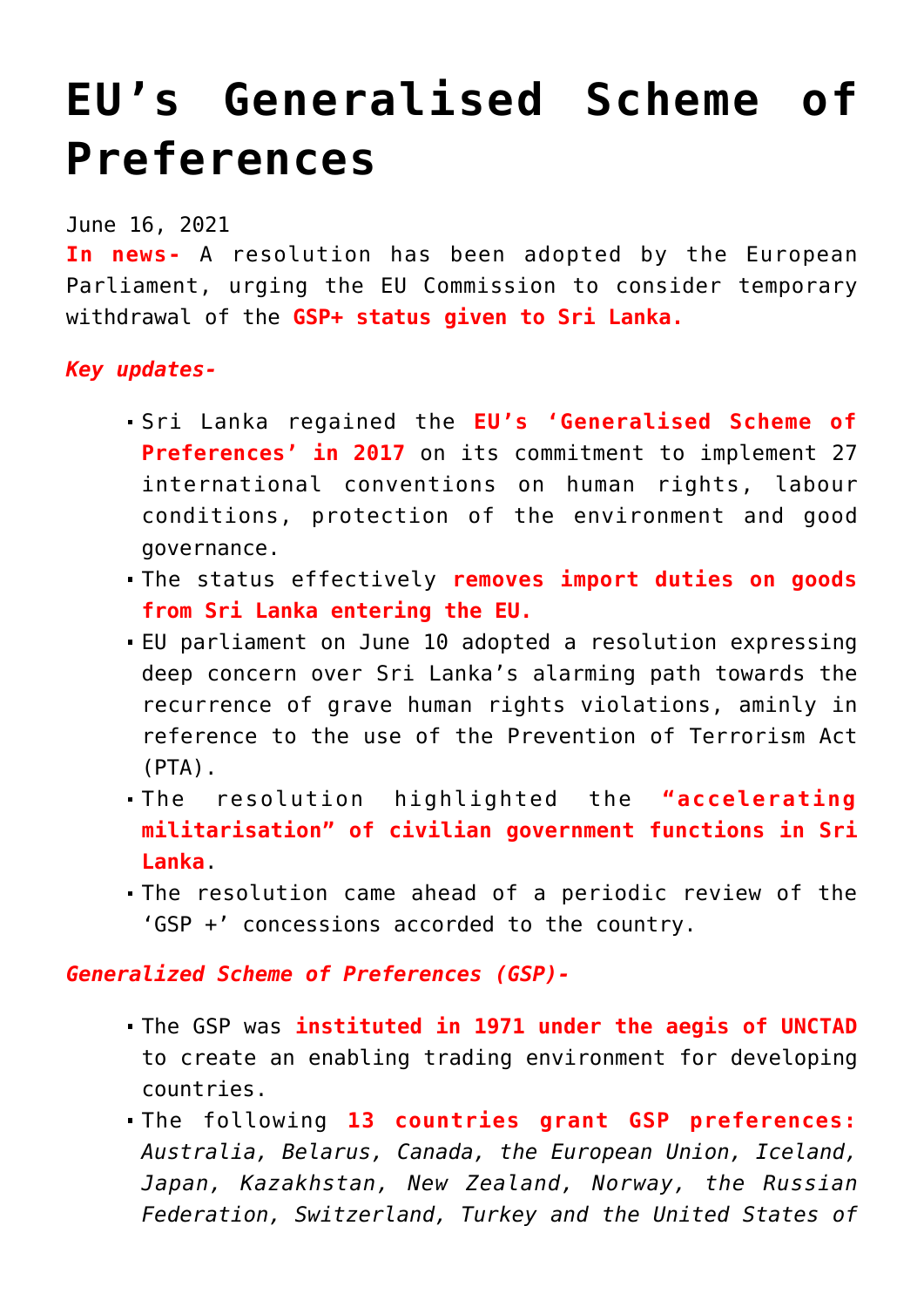*America.*

- Following the **WTO Hong Kong Ministerial Decision in 2005**, improvements were made to various GSP schemes and new schemes for LDCs were launched.
- The provision and utilization of trade preferences is a key goal of the **Istanbul Program of Actions adopted at the UN LDC IV in 2013**, and further reaffirmed in SDGs Goal 17.
- The **objective of UNCTAD's support on GSP** and other preferential arrangements is to help developing countries, particularly LDCs, to increase utilization of GSP and other trade preferences and in turn promote productive capacity development and increased trade.
- **The EU's GSP removes import duties from products coming into the EU market from vulnerable developing countries.**
- This helps developing countries to alleviate poverty and create jobs based on international values and principles, including labour and human rights.
- The **EU offers 3 types of GSP:**

*Standard GSP*: It is for low and lower-middle income countries. This means a partial or full removal of customs duties on two thirds of tariff lines.

*GSP+:* the special incentive arrangement for sustainable development and good governance. It slashes these same tariffs to 0% for vulnerable low and lower-middle income countries that implement 27 international conventions related to human rights, labour rights, protection of the environment and good governance.

*EBA (Everything But Arms):* the special arrangement for least developed countries, providing them with duty-free, quota-free access for all products except arms and ammunition. They are automatically granted the benefits of the EBA even if they have another arrangement in place.